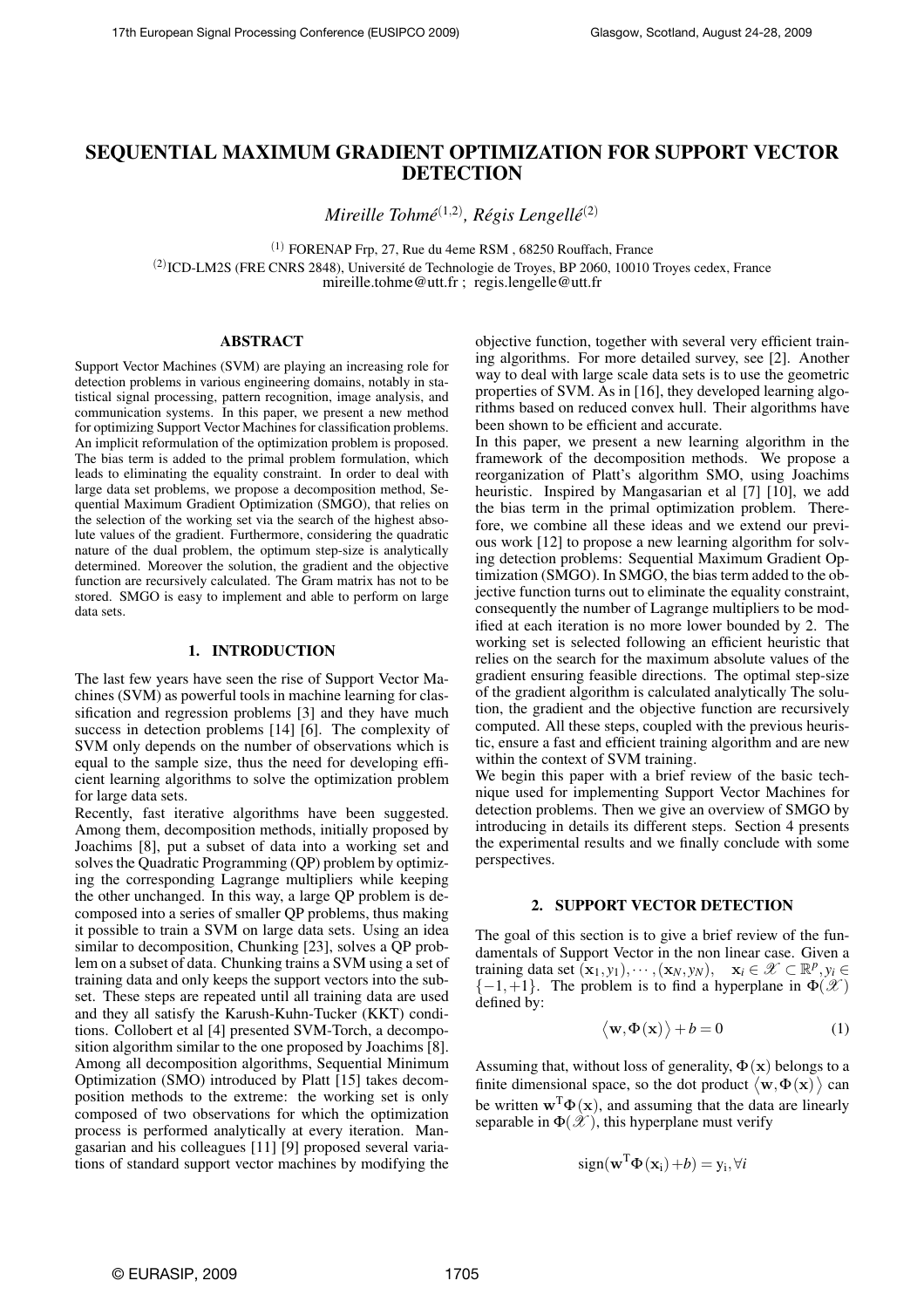In the case of SVM, the separating hyperplane is defined by:

$$
\mathbf{w}, b : \min_{i} \left| \mathbf{w}^{T} \Phi(\mathbf{x}_{i}) + b \right| = 1
$$
 (2)

It is easy to prove that the distance from the closest training point  $\Phi(\mathbf{x}_i)$  to the hyperplane defined by (2) is  $1/||\mathbf{w}||$ . So we aim to maximize the margin given by  $1/ || \mathbf{w} ||$ . Allowing some relaxation to deal with overlapping data distributions, the optimization problem is then:

$$
\begin{aligned}\n\min_{\mathbf{w}, \xi} \text{imize} & \frac{1}{2} \|\mathbf{w}\|^2 + C \sum_{i=1}^N \xi_i \\
\text{subject to} & \begin{cases} \ny_i \left(\mathbf{w}^T \Phi(\mathbf{x}_i) + b\right) \ge 1 - \xi_i \\
\xi_i \ge 0, \quad i = 1, \dots, N \n\end{cases}\n\end{aligned} \tag{3}
$$

Here, w is a vector in  $\Phi(\mathscr{X})$ , and  $\Phi(\mathbf{x})$  maps the input x to a vector in  $\Phi(\mathcal{X})$ . *C* > 0 is a regularization constant that controls the trade-off between the empirical loss and the margin width, the slack variables ξ*<sup>i</sup>* represent the empirical loss associated with x*<sup>i</sup>* and *b* is calculated using the Karush-Kuhn-Tucker (KKT) conditions.

The hyperplane given by (1) can be written as:

$$
\left(\begin{array}{c}\mathbf{w}\\b\end{array}\right)^T\left(\begin{array}{c}\mathbf{\Phi}(\mathbf{x})\\1\end{array}\right) = 0\tag{4}
$$

The hyperplanes defined by (1) and (4) are strictly equivalent. Consequently, within the context of SVM, and as in [7] [10], we introduce the term  $b^2/2$  in the objective function, so the primal SVM problem (3) becomes:

$$
\begin{aligned}\n\text{minimize} & \frac{1}{2} \|\mathbf{w}\|^2 + \frac{b^2}{2} + C \sum_{i=1}^N \xi_i \\
\text{subject to} & \begin{cases} \ny_i \left(\mathbf{w}^T \Phi(\mathbf{x}_i) + b\right) \ge 1 - \xi_i \\
\xi_i \ge 0, \quad i = 1, \dots, N \n\end{cases}\n\end{aligned} \tag{5}
$$

By introducing the Lagrange multipliers and minimizing the Lagrangian with respect to the primal variables, the problem (5) can be written as follows:

$$
\max_{\alpha} W(\alpha) = -\frac{1}{2} \sum_{i,j=1}^{N} y_i y_j \alpha_i \alpha_j k(\mathbf{x}_i, \mathbf{x}_j) + \sum_{i=1}^{N} \alpha_i
$$
  

$$
-\frac{1}{2} \sum_{i,j=1}^{N} y_i y_j \alpha_i \alpha_j
$$
  
subject to  $\alpha_i \in [0, C]$  (6)

where  $k(\mathbf{x}_i, \mathbf{x}_j) = \Phi(\mathbf{x}_i)^T \Phi(\mathbf{x}_j)$ . The introduction of  $b^2/2$ turns out that:

- the equality constraint in the dual problem, i.e.,  $\sum_i \alpha_i y_i =$ 0, gets eliminated
- the bias term is given by:  $b = \sum_i \alpha_i y_i$

In matrix form, this problem can be written:

$$
\max_{\alpha} W(\alpha) = \frac{1}{2} \alpha^{\mathrm{T}} \mathbf{H} \alpha + \alpha^{\mathrm{T}} \mathbf{1}_N
$$
  
subject to  $\alpha \in [0, C]^N$  (7)

where  $H_{ij} = -y_i y_j (k(\mathbf{x}_i, \mathbf{x}_j) + 1)$  and  $\mathbf{1}_N$  is the *N* dimensional vector composed of 1.

### 3. ALGORITHM DESCRIPTION

In this section, we give an overview of our algorithm. Our main idea to iteratively solve problem (7) is to look for a working set composed of the *q* highest absolute values of the gradient that also define feasible directions. Once the working set is defined, we proceed on a optimal step gradient algorithm. Considering the quadratic nature of the optimization problem, the optimal step-size is analytically calculated. It is then clipped so that the updated solution  $\alpha$  satisfies the inequality constraint.

#### 3.1 Selecting a possible working set

All the previous work [8] [15] have searched for a direction **u** in such a way that  $\mathbf{u}^T \mathbf{g}$  is maximum, where  $\mathbf{g}$  is the gradient of the objective function. In the case of a working set of size 2, u has only two non-null components equal to  $\pm 1$ . However, in our case we do not have to satisfy any equality constraint as the result of our formulation of the quadratic optimization problem (7), so we are not restricted to the choice of u defined previously. Consequently, the direction move could be collinear to the *partial gradient* i.e. the gradient calculated only with respect to the working set. Accordingly, we define the working set by a set of indices  $I_{WS}$  given by:

$$
I_{WS} = \left\{ i : |g_i| \in \left\{ \begin{array}{c} q \text{ largest absolute values} \\ \text{of } g_n, n = 1, ... N \end{array} \right\} \right\}
$$
 (8)

But an update of  $\alpha$  in the direction of the *partial gradient* can be allowed if and only if the *partial gradient* defines a feasible direction. This will be ensured if it is not located on the boundaries of the domain  $[0, C]^N$  when the *partial gradient* leads us outside the domain. Consequently, the search for the working set is now defined by:

$$
I_{WS} = \left\{ i : |g_i| \in \left\{ \begin{array}{l} q \text{ largest absolute values} \\ \text{of } g_n, n = 1, \dots N; \text{ with} \\ \alpha_i < C \text{ if } g_i > 0 \text{ and} \\ \alpha_i > 0 \text{ if } g_i < 0 \end{array} \right\} \right\} \tag{9}
$$

The *partial gradient*  $\tilde{g}$  that will be our direction move is defined by: ½

$$
\tilde{g}_i = \begin{cases} g_i & \text{if } i \in I_{WS} \\ 0 & \text{elsewhere} \end{cases}
$$
 (10)

In some cases, we cannot obtain a working set of size *q* since the number of indices verifying (9) is smaller than *q*. The size of the working set, in this case, is reduced to the number of indices verifying (9).

### 3.2 Calculation of the optimal step-size

The update of the solution is:

$$
\alpha \leftarrow \alpha + \lambda_{opt} \tilde{\mathbf{g}} \tag{11}
$$

where  $\lambda_{opt}$  is the optimum step-size that verifies:

$$
\lambda_{opt} = \underset{\lambda}{\arg \max} (W(\alpha + \lambda \tilde{\mathbf{g}}))
$$
 (12)

In the quadratic case, it is easy to prove that  $\lambda_{opt}$  is given by:

$$
\lambda_{opt} = \frac{\tilde{\mathbf{g}}^{\mathrm{T}} \tilde{\mathbf{g}}}{\tilde{\mathbf{g}}^{\mathrm{T}} \mathbf{H} \tilde{\mathbf{g}}}
$$
(13)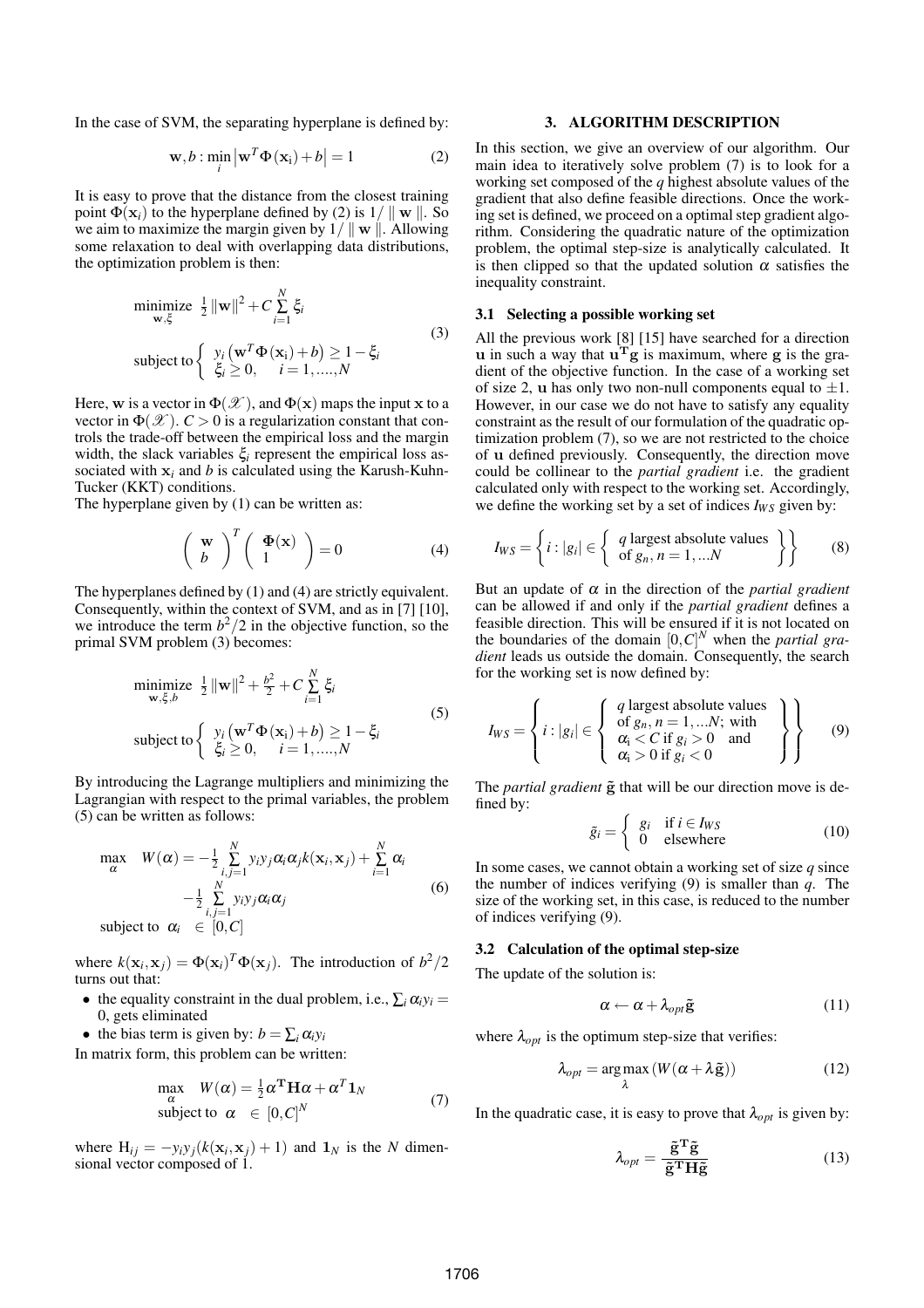Note that, to calculate  $\lambda_{opt}$ , we do not need to compute the whole matrix H. We only need to determine the submatrix of H of size  $(q \times q)$  associated to the elements of the working set. Moreover, H has not to be stored.

Before any modification, we need to verify that the updated point remains feasible (it must satisfy all the constraints):

$$
0 \leq \alpha_i + \lambda \tilde{g}_i \leq C, i \in I_{WS}
$$
  
if  $\tilde{g}_i > 0$   $\frac{-\alpha_i}{\tilde{g}_i} \leq \lambda \leq \frac{C - \alpha_i}{\tilde{g}_i}$   
if  $\tilde{g}_i < 0$   $\frac{C - \alpha_i}{\tilde{g}_i} \leq \lambda \leq \frac{\alpha_i}{\tilde{g}_i}$  (14)

from which we can deduce:

$$
\lambda \le \min\left(\min_{i}(\frac{C-\alpha_i}{\tilde{g}_i}), \min_{i}(\frac{\alpha_i}{\tilde{g}_i})\right) \tag{15}
$$

$$
\lambda \ge \max\left(\max_{i}(\frac{C-\alpha_{i}}{\tilde{g}_{i}}), \max_{i}(\frac{-\alpha_{i}}{\tilde{g}_{i}}), 0\right) \tag{16}
$$

If  $\lambda$  does not verify equation (15) then

$$
\lambda > \min\left(\min_{i}(\frac{C-\alpha_{i}}{\tilde{g}_{i}}), \min_{i}(\frac{\alpha_{i}}{\tilde{g}_{i}})\right) \Rightarrow \lambda_{opt} \longleftarrow \min\left(\min_{i}(\frac{C-\alpha_{i}}{\tilde{g}_{i}}), \min_{i}(\frac{\alpha_{i}}{\tilde{g}_{i}})\right) \tag{17}
$$

likewise if  $\lambda$  does not verify (16) then

$$
\lambda < \max \left( \max_{i} \left( \frac{C - \alpha_{i}}{\tilde{g}_{i}} \right), \max_{i} \left( \frac{-\alpha_{i}}{\tilde{g}_{i}} \right), 0 \right) \Rightarrow
$$

$$
\lambda_{opt} \longleftarrow \max \left( \max_{i} \left( \frac{C - \alpha_{i}}{\tilde{g}_{i}} \right), \max_{i} \left( \frac{-\alpha_{i}}{\tilde{g}_{i}} \right), 0 \right) \tag{18}
$$

### 3.3 Calculation of the increments of the objective function and gradient

The increment of the objective function can be calculated by:

$$
\Delta W = W(\alpha + \lambda_{opt} \tilde{\mathbf{g}}) - W(\alpha)
$$

In matrix form ∆*W* can be written as:

$$
\Delta W = \lambda_{opt} \tilde{\mathbf{g}}^T \mathbf{H} \alpha + \frac{1}{2} \lambda_{opt}^2 \tilde{\mathbf{g}}^T \mathbf{H} \tilde{\mathbf{g}} + \lambda_{opt} \tilde{\mathbf{g}}^T \mathbf{1}_N \qquad (19)
$$

Taking into account that  $\tilde{g}$  has  $N-q$  null components, we do not have to calculate the whole matrix H to evaluate ∆*W*. The gradient of the objective function *W* is given by:

$$
\mathbf{g} = \mathbf{H}\boldsymbol{\alpha} + \mathbf{1_N}
$$

An update of the gradient is also necessary:

$$
\Delta g = \lambda_{opt} H \tilde{g}
$$
 (20)

Here again, the update of the gradient does not exhibit the calculation of H, but only the  $q \ll N$  rows corresponding to the working set.

### 3.4 Initialization

The initial values of the Lagrange multipliers are, as usual, set to 0 (feasible solution) so we have:

$$
\alpha = 0 \Rightarrow g = 1_N, W(0) = 0 \tag{21}
$$

# 3.5 Algorithm

The SMGO algorithm can be resumed as follows:

- 1. Initialization, equation (21)
- 2. Direction search,  $\tilde{g}$ , equations (9), (10)
- 3. Calculation of the optimal step-size  $\lambda_{opt}$ , equations (13), (15), (16) (17) and (18)
- 4. Update of the solution,  $\alpha \leftarrow \alpha + \lambda_{opt} \tilde{g}$
- 5. Update of the gradient  $g \leftarrow g + \Delta g$ , where  $\Delta g$  is given by (20)
- 6. Update of the objective function  $W \longleftarrow W + \Delta W$  where ∆*W* is given by (19)
- 7. Test for convergence, if not return to step 2

Because the constraints are satisfied by construction, our stopping criterion is based on the increment of the objective function. It has been shown satisfactory.

It is easy to show that the bias term is calculated from the annulation of the derivative of the primal objective function with respect to *b*:

$$
b = \sum_{i} \alpha_{i} y_{i} \tag{22}
$$

### 4. EXPERIMENTAL RESULTS

We compare now our SMGO algorithm with an implementation of SVM-Light. In a first step, we are only concerned with training time comparison, so we do not use any test set. However, in a second step, test data are used to compare the performance of SMGO with SVM-Light, here used as a reference. We consider different sizes of the working set. Both algorithms are written in MATLAB and the kernel used is gaussian  $k(\mathbf{x}_i, \mathbf{x}_j) = \exp(-\|\mathbf{x}_i - \mathbf{x}_j\|^2 / 2\sigma^2)$ . The data sets used are real word applications<sup>1</sup> and simulated data. The parameters used  $\sigma$  and  $C$  are the ones used in the literature. The first data set is the Spam emails aiming to classify emails between spam or non-spam. The size  $N = 4601$  and 57 attributes are used,  $\sigma = 5$  and  $C = 10$ .

| Working Set size q | <b>SMGO</b> | SVM-Light |
|--------------------|-------------|-----------|
|                    | 198.73      |           |
|                    | 143.56      | 200.66    |
|                    | 99.94       | 199.016   |
|                    | 86.38       | 152.79    |
|                    | 167.75      | 141.83    |

Table 1: Training time (s) for Spam emails database

| Working Set size q | <b>SMGO</b> | SVM-Light |
|--------------------|-------------|-----------|
|                    | 575.21      |           |
|                    | 837.40      | 1633.96   |
|                    | 1143.70     | 1636.54   |
|                    | 718.51      | 2282.71   |
|                    | 535.78      | 2906.02   |

Table 2: Training time (s) for gaussian simulated data set

The second data set used is artificially generated and consists of two 10-dimensional gaussian distributions with

<sup>1</sup> archive.ics.uci.edu/ml/datasets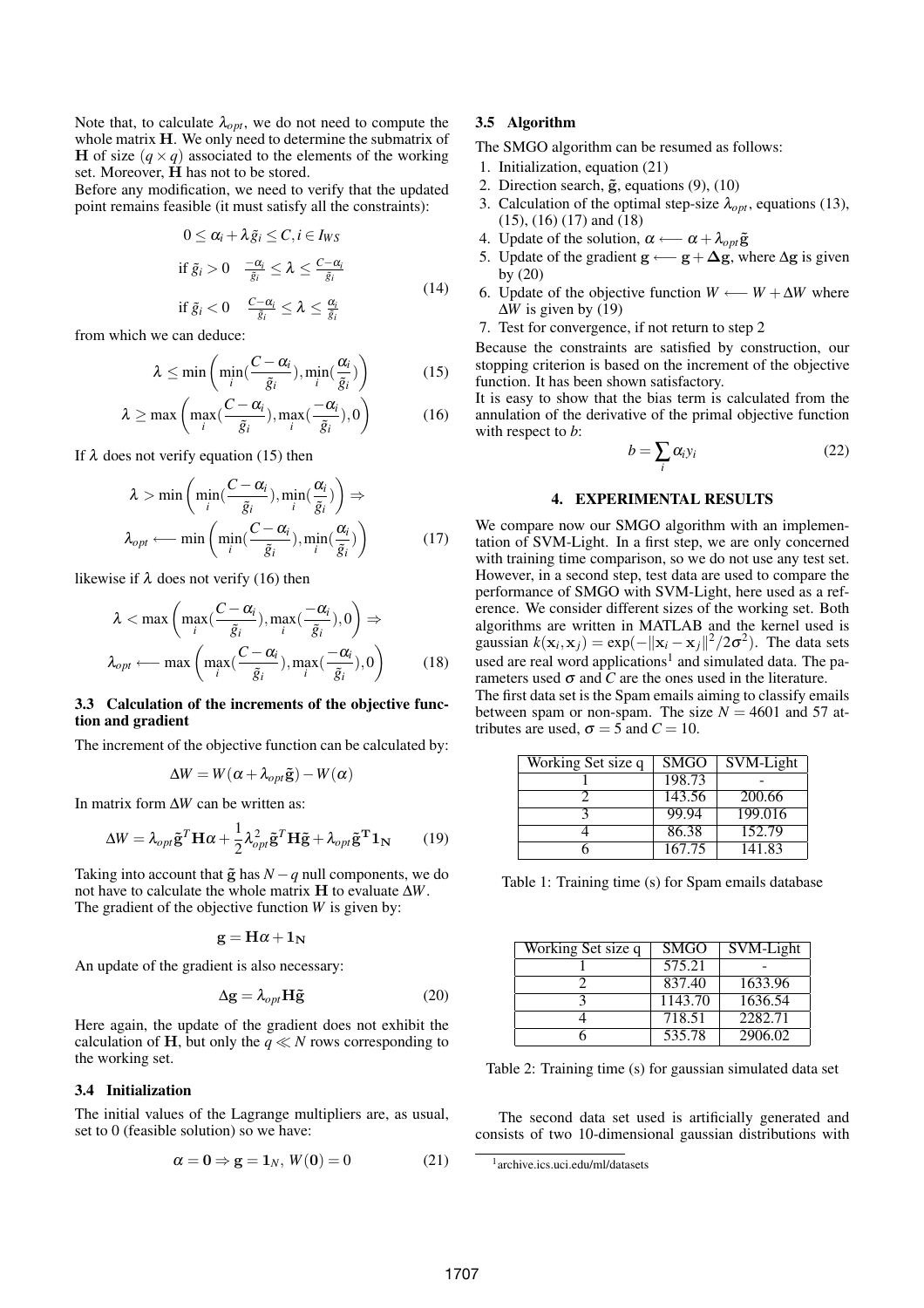| Working Set size q | <b>SMGO</b> | $\overline{\text{SVM}}$ -Light |
|--------------------|-------------|--------------------------------|
|                    | 171.54      |                                |
|                    | 300.75      | 850.60                         |
|                    | 350.64      | 825.88                         |
|                    | 402.16      | 1131.67                        |
|                    | 350.65      | 1287.34                        |

Table 3: Training time (s) for Forest

| Working Set size q | <b>SMGO</b> | SVM-Light |
|--------------------|-------------|-----------|
|                    | 1.715       |           |
|                    | 1.874       | 7.102     |
|                    | 3.448       | 6.362     |
|                    | 3.567       | 3.519     |
|                    | 2.782       | 2.811     |

| Working Set size q | <b>SMGO</b> | SVM-Light |
|--------------------|-------------|-----------|
|                    | 0.621       |           |
|                    | 0.478       | 1.029     |
|                    | 0.509       | 1.042     |
|                    | 0.463       | 0.681     |
|                    | 0.437       | 0.587     |

Table 5: Training time (s) for Spectf database

|                 | 2      | 3      | 4      | 6      |
|-----------------|--------|--------|--------|--------|
| Spam            | 0.0002 | 0.0004 | 0.0006 | 0.0016 |
| Simulated       | 0.0012 | 0.0012 | 0.0012 | 0.0015 |
| Forest          | 0.0024 | 0.0011 | 0.0014 | 0.0028 |
| <b>Diabetes</b> | 0.0150 | 0.0177 | 0.0174 | 0.0185 |
| Spectf          | 0.0039 | 0.0019 | 0.0023 | 0.0032 |

Table 6: RMSE for different test data sets

identity covariance matrices and mean vectors equal to  $0_{10}$ and  $1_{10}$  respectively. We consider here  $N = 40000$  observations. The gaussian kernel parameter  $\sigma$  is 3 and  $C = 10$ . Forest<sup>2</sup> dataset has been used for large scale SVM training (e.g.,Collobert et al., 2002). Following [5], we aim at separating class 2 from the other classes.  $N = 20000$ , 10 attributes,  $\sigma = 100$  and  $C = 1000$ . For the Diabetes<sup>3</sup> dataset, the diagnostic, binary-valued variable investigated, is taken whether the patient shows signs of diabetes according to World Health Organization criteria.  $N = 763$ , 8 attributes,  $\sigma = 8$  and  $C = 10$ . We use also the dataset Spectf heart<sup>4</sup>, the data recorded using cardiac Single Proton Emission Computed Tomography (SPECT) images. Each patient is classified into one of two categories: normal and abnormal. ( $N = 187$ ,  $p = 44$ ,  $\sigma = 10$  and  $C = 50$ ).

A close look to the training time between SMGO and SVM-Light (Table 1, 2, 3, 4, 5) on all the experiments run shows that the gain in training time generally increases when the data set size increases.

In order to evaluate the performance degradation, we partitioned randomly the previous data sets in training and test data sets and we evaluated the Root Mean Square Error  $(RMSE)^5$  on test data, for each experiment, between our results and the solution obtained with SVM-Light for different working set sizes (Table 6). The comparison has been done between SMGO and SVMLight. For  $q = 1$ , RMSE was not calculated since SVM-Light does not allow such a working set size. Note that, even if we obtain a very similar solution between SMGO and SVM-Light, we are not solving the same optimization problem.

## 5. CONCLUSION

In this paper, we have introduced a new and fast training algorithm for support vector detection. This algorithm ingeniously exploits the inequality constraint and the quadratic nature of the objective function. At each iteration, all the computations are done analytically and the solution, gradient and objective function are recursively determined. SMGO is easy to implement and does not require the storage of the Gram matrix.

Our objective was not to improve the performance of the detector obtained but to propose a faster training algorithm (also able to deal with large data sets) presenting no performance degradation compared to usual SVM. The interest of SMGO results from the formulation of the primal problem. This formulation allows the suppression of the equality constraint usually appearing in the dual formulation of the optimization problem. It is important to note that the primal is not the same as usual. Therefore, the solution obtained using the classical formulation of Support Vector Classifiers and our formulation might be different.

A comparison between SMGO and SVM-Light has been performed on different data sets. An advantage of our algorithm is that the minimum working set size equals 1, which, coupled with an analytical expression of the bias term, allows us to extend SMGO to an online version. The results obtained have shown that SMGO generally advantageously compares with SVM-Light. We have experienced that our algorithm is faster and faster compared to SVM-Light since data set size increases, so it is well adapted to large scale problems.

In our future work, we aim to extend SMGO to an online version and use kernel cache to improve training time execution.

### REFERENCES

- [1] A. Bordes, S. Ertekin, J. Weston, L. Bottou, Fast Kernel Classifiers with Online and Active Learning. *Journal of Machine Learning Research (JMLR)*, vol 6, pp.1579– 1619, 2005.
- [2] L. Bottou and O. Chapelle and D. Dennis and J. Weston, Large Scale Kernel Machines. *MIT Press*, Cambridge, MA, 2007.
- [3] J. C. Burges, A tutorial on support vector machines for pattern recognition. *Data Mining and Knowledge Discovery*, vol 2, pp.121–167,1998.

<sup>2</sup>http://kdd.ics.uci.edu/databases/covertype/covertype.data.html

<sup>3</sup> archive.ics.uci.edu/ml/datasets/Pima+Indians+Diabetes

<sup>4</sup>http://archive.ics.uci.edu/ml/datasets/SPECTF+Heart

 $5$ RMSE =  $\sqrt{\frac{1}{N} \sum_{i=1}^{N} (f_{SMGO}(\mathbf{x}_i) - f_{swmlight}(\mathbf{x}_i))^2}$